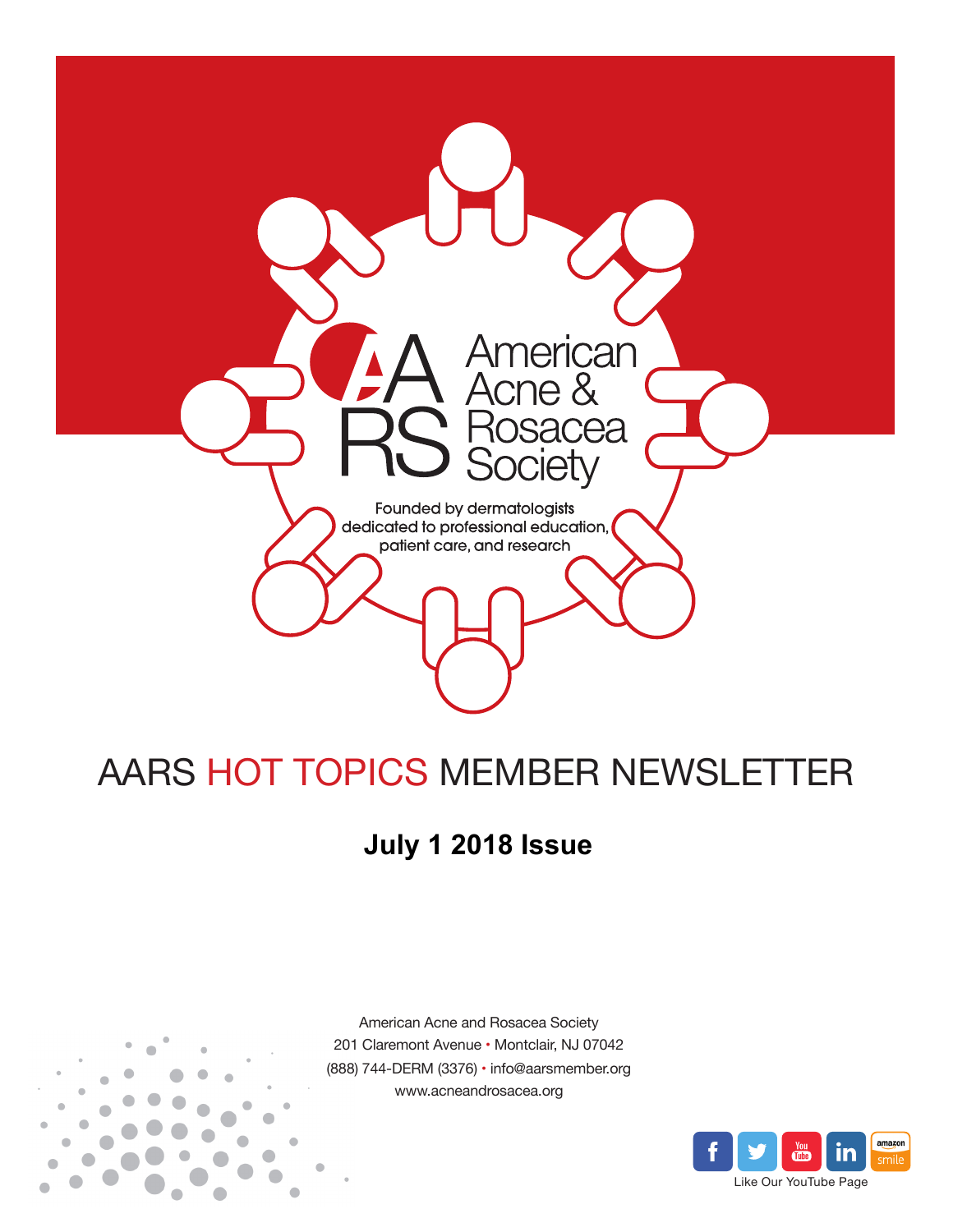

American Acne & Rosacea Society Member Newsletter | www.acneandrosacea.org

#### **TABLE OF CONTENTS**

#### **Industry News**

| New patient-centered panel helps BioPharmX define its role in the future3 |  |
|---------------------------------------------------------------------------|--|
|                                                                           |  |

#### **New Medical Research**

| Severe acne in monozygotic twins treated with photodynamic therapy 4                   |  |
|----------------------------------------------------------------------------------------|--|
|                                                                                        |  |
| Combined fractional carbon dioxide laser and long-pulsed neodymium5                    |  |
| Clindamycin phosphate 1.2%/benzoyl peroxide 3% fixed-dose combination gel  6           |  |
|                                                                                        |  |
| The effect of an anti-inflammatory botanical cleanser/night mask combination  7        |  |
| Hidradenitis suppurativa with SAPHO syndrome maintained effectively 7                  |  |
| Case report: successful treatment of refractory SAPHO syndrome 8                       |  |
|                                                                                        |  |
|                                                                                        |  |
| In-vitro investigation of anti-acne properties of Mangifera indica L. kernel extract 9 |  |

#### **Clinical Reviews**

| Radical resection and local coverage of hidradenitis suppurativa - acne inversa 10 |  |
|------------------------------------------------------------------------------------|--|
| A systematic literature review of the human skin microbiome as biomarker 10        |  |
|                                                                                    |  |
| Cutibacterium acnes (Propionibacterium acnes) and acne vulgaris  11                |  |
|                                                                                    |  |



*We encourage you to invite your colleagues and patients to get active in the American Acne & Rosacea Society! Visit www.acneandrosacea.org to become member and donate now on www.acneandrosacea.org/ donate to continue to see a change in acne and rosacea.*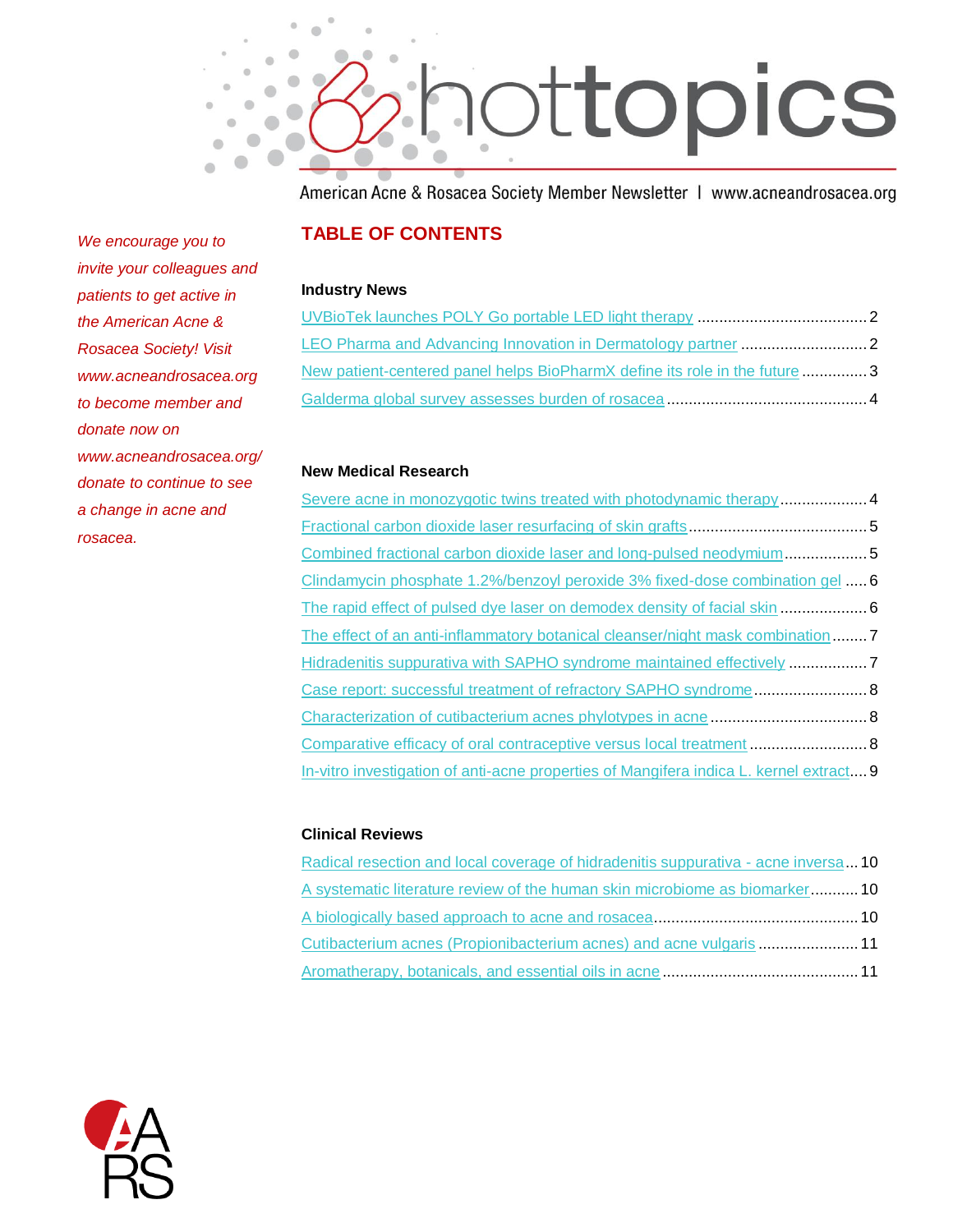### **Industry News**

Page **2**

#### <span id="page-2-0"></span>**UVBioTek launches POLY Go portable LED light therapy.** DermWire. Tuesday, June 26, 2018. <http://practicaldermatology.com/dermwire/2018/06/26/uvbiotek-launches-poly-go-portable-led-light-therapy>

UVBioTek has launched a new line of hand-held LED therapy products that support their newest brand, POLY LED Light Therapy. The mobile hand-held products, named "POLY Go", use multiple wavelengths that are clinically proven to cater to those with acne, fine-line wrinkles, hyperpigmentation, under-eye bags, collagen depletion issues, and even pain, swelling, and redness. POLY Go, like the clinical and spa version POLY, offers the option to change light heads to address several conditions for a variety of client needs. UVBioTek also teamed up with IT company, TIMIT Solutions, to build a custom application to assist users in utilizing POLY Go. The app, "My POLY", is available for iOS and Android users looking to get the most from their light therapy treatments. My POLY provides an interface that will allow POLY Go users to be trained in using the products, manage their therapy sessions, and learn more about advances in the field. "Our mission is to enrich our customer's health and wellness and we know that having these features will give us an even closer connection to them," said Dan Gorney, CEO. "We want our clients to get the best, most effective treatment possible and giving them a means to track treatments and learn more about light therapy will only increase their positive results." UVBioTek is a leader in the light therapy industry. Since 1994, UVBioTek has manufactured clinical and home phototherapy treatment systems for psoriasis, eczema and vitiligo. Now with its entry into the LED therapy, the company continues to evolve with the industry, developing new products that offer an alternative, holistic solution to skin care and pain conditions.

<span id="page-2-1"></span>**LEO Pharma and Advancing Innovation in Dermatology partner to help finance Accelerator Fund.** DermWire. Tuesday, June 26, 2018.[http://practicaldermatology.com/dermwire/2018/06/26/leo-pharma-and-advancing](http://practicaldermatology.com/dermwire/2018/06/26/leo-pharma-and-advancing-innovation-in-dermatology-partner-to-help-finance-accelerator-fund)[innovation-in-dermatology-partner-to-help-finance-accelerator-fund](http://practicaldermatology.com/dermwire/2018/06/26/leo-pharma-and-advancing-innovation-in-dermatology-partner-to-help-finance-accelerator-fund)

LEO Pharma and its Boston-based R&D innovation unit LEO Science & Tech Hub, and Advancing Innovation in Dermatology (AID) will each contribute \$500,000 into the recently created Advancing Innovation in Dermatology Accelerator Fund. This non-profit fund is unique in its approach for supporting product innovation for dermatology. LEO and AID have a joint mission to accelerate early stage research and development projects with the potential to impact the lives of people living with skin conditions. William Ju, MD, FAAD, President and a Co-founding Trustee of Advancing Innovation in Dermatology, Inc. said, "We are grateful for LEO Pharma's generosity and partnership and are excited to build collaborations that will spark the translation of science and engineering innovations into products that meaningfully improve patient outcomes." "Our vision for this initiative is to build a sustainable investment model that will spur further innovation in the dermatology space," said Michael Sierra, PhD, Vice President of LEO Science & Tech Hub, "We are excited to fill what we see as a major void in the early development process and are committed to keeping the patient at the center of all endeavors." Christian Antoni, MD, PhD, Senior Vice President of Global Development at LEO Pharma concluded, "LEO Pharma is proud to be involved in progressing innovations in dermatology by working together with renowned thought leaders and entrepreneurs in order to truly impact society." The AID Accelerator Fund was created to support new breakthroughs that address unmet clinical needs. Designed to bridge the gap between government or other initial funding and commercial investment at a stage far earlier and riskier than what traditional venture capitalists or angel investors would typically accept, the fund will provide both seed capital and in-kind intellectual property and advisory services to entities in which it invests. Focused on driving innovative technologies within the field of dermatology, the fund will have a particular emphasis on product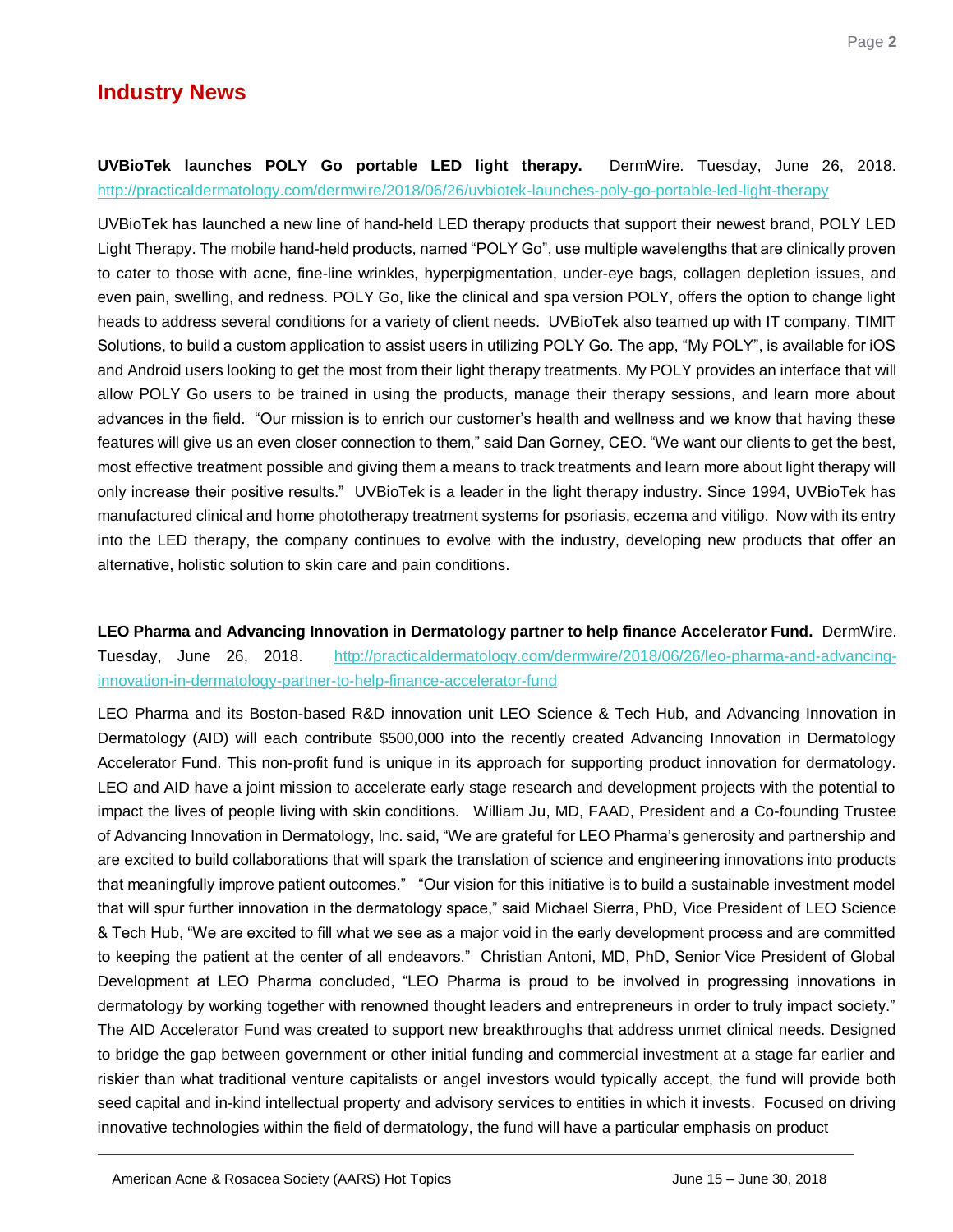development. In addition to LEO's financial support, Michael Sierra will serve as a member of the steering committee where he will help guide investment decisions and also act as a strategic advisor for the projects. He will be joined on the steering committee by other founding partners from Advancing Innovation in Dermatology, Inc., Pepper Hamilton LLP, Brickell Biotech and Aclaris Therapeutics.

#### <span id="page-3-0"></span>**New patient-centered panel helps BioPharmX define its role in the future of dermatology.** DermWire. Tuesday, June 19, 2018. [http://practicaldermatology.com/dermwire/2018/06/19/new-patient-centered-panel-helps-biopharmx](http://practicaldermatology.com/dermwire/2018/06/19/new-patient-centered-panel-helps-biopharmx-define-its-role-in-the-future-of-dermatology)[define-its-role-in-the-future-of-dermatology](http://practicaldermatology.com/dermwire/2018/06/19/new-patient-centered-panel-helps-biopharmx-define-its-role-in-the-future-of-dermatology)

BioPharmX Corporation has formed a Special Advisory Council of thought leaders from various disciplines to help the company embrace patient centricity in its products, pricing, and market access considerations. The advisors, who bring decades of experience in fields beyond dermatology—ranging from regulatory pathways to market access and from infectious diseases to antibiotic resistance—will inform the company's efforts by providing the kind of strategic expertise needed to position BioPharmX as a leader in patient-centric dermatology. The Special Advisory Council will collaborate with the company's scientific and medical team and its Medical Advisory Board, a group of dermatologic experts in acne and rosacea who have been instrumental in guiding BioPharmX in the treatment of these diseases. "We are excited about what the future holds for BioPharmX and are confident that this team of respected scientists and physicians will enable us to accelerate the next steps in our company's evolution," said Anja Krammer, BioPharmX President and Co-Founder. "After years of working on our pipeline and patent protections for our unique delivery systems, we now are collaborating with these passionate patient advocates to help us achieve our goal of becoming truly patient centric. Ultimately, they will help us put patients at the center of everything we do." Patientcentricity has been a decades-long goal for the healthcare industry. But larger companies have struggled to retrofit their products and services around patient-centered care models. BioPharmX, designed to be a more nimble organization, says it is committed to ensuring its products are dedicated to the patient, from developing cosmetically elegant products that are easy to use, tolerable and with minimal side effects, to making sure those products are reasonably priced and available to the patients who seek them. "There has never been a greater need for patientcentricity in dermatology," said Dr. Julie Harper, president of the American Acne and Rosacea Society and member of the company's Medical Advisory Board. "I look forward to collaborating with these distinguished colleagues to drive innovative solutions and improve access to care." The Special Advisory Council includes:

R. Todd Plott, MD, an expert on oral minocycline formulation, clinical trials and regulation, who holds six patents related to Solodyn® oral minocycline and was appointed to the FDA Dermatologic & Opthalmic Drug Advisory Committee 2014-2019.

Mark D. Kaufmann, MD, associate clinical professor of dermatology at the Icahn School of Medicine at Mount Sinai, an expert on market access and formulary, with extensive experience working with companies to place novel drugs on appropriate formularies.

George Zhanel, PharmD, PhD, professor in the Department of Medical Microbiology and Infectious Diseases at Max Rady College of Medicine, University of Manitoba, coordinator of antibiotic resistance in the Departments of Medicine and Microbiology at the Health Sciences Centre in Winnipeg, and director of the Canadian Antimicrobial Resistance Alliance. He is an expert on antibiotic resistance.

Kenneth J. Tomecki, MD, vice chairman of the Department of Dermatology at Cleveland Clinic, an expert on infectious diseases with a passion for patient-centric care, medical education and clinical research.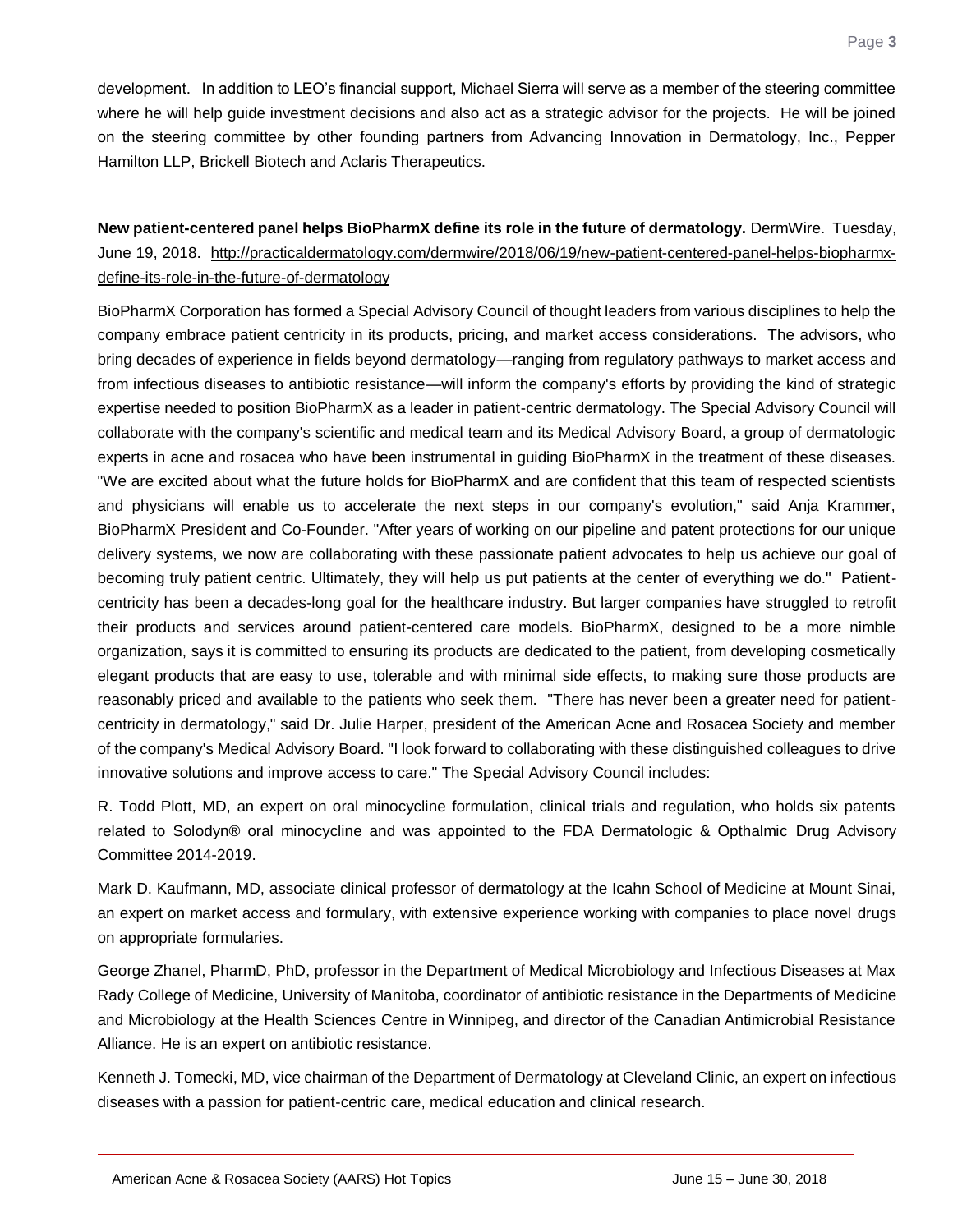James J. Leyden, MD, emeritus professor of dermatology at the University of Pennsylvania. In addition to 50 years of experience with acne and rosacea, he is an expert on regulatory issues and has consulted for the Food and Drug Administration, the Federal Trade Commission and drug regulation agencies in England, Germany and Austria.

BioPharmX has successfully completed a phase 2b trial for BPX-01 for acne and is preparing for phase 3 trials and has reported positive interim results from a feasibility study for BPX-04 for rosacea and is preparing for a phase 2 trial.

#### <span id="page-4-0"></span>**Galderma global survey assesses burden of rosacea.** DermWire. Friday, June 08, 2018. <http://practicaldermatology.com/dermwire/2018/06/08/galderma-global-survey-assesses-burden-of-rosacea>

Recently released findings from Galderma's global survey on the true burden of rosacea suggest a need for dermatologists and doctors to proactively open a dialogue with patients about the true burden of rosacea. An expertauthored report entitled Rosacea: Beyond the visible, available on the British Medical Journal (BMJ) website, reveals the true extent of the psychosocial burden of the disease. Every second patient reported that they would potentially be willing to trade six months or more of their life to cure rosacea. Additionally, over half of those who have worked at least one hour in the past seven days (55%) admitted that their health problems have impacted their work productivity. People who are 'clear' also tend to have fewer doctor visits and say that their health problems had no effect (rated 0 – 2 out of 10) on their work productivity vs. those who were 'almost clear.' Despite the availability of treatments and multiple healthcare professional (HCP) visits, only 14% of patients surveyed rated themselves as 'clear' of symptoms at the time of reporting, highlighting the extent of the unmet need. According to findings, there is a disease-related impact on patients' quality of life. Rosacea can have a high impact at any severity, with 82% of people surveyed feeling that their rosacea is not totally controlled and 86% substantially modifying their behavior and daily lives to avoid triggering flare-ups. ''This research alerts us to the reality that people with rosacea can feel like they are stuck in an unwinnable situation – judged on their appearance, but also worried they will be blamed or viewed as superficial if they seek help. We need to open the discussion surrounding the burden of rosacea and ensure people are comfortable talking about the impacts this illness can have on their lives. We can help make a difference by opening the conversation with patients on the impact of rosacea to identify the more vulnerable 'high burden' individuals and implement a tailor-made treatment approach," comments Dr. Jerry Tan, Adjunct Professor, Western University, Windsor, Ontario, Canada and one of the study authors. The survey asked 710 patients diagnosed with rosacea and 554 dermatologists and general practitioners (GPs) in six different countries (France, Germany, Italy, UK, Canada and the US) about their experience of living with or treating patients that are living with rosacea. According to the survey results, people with rosacea may feel embarrassed or ashamed to talk about their disease burden with over a third (37%) saying friends and family did not understand their condition. As people can be reluctant to discuss the true burden of their disease, physicians can overestimate the impact of symptoms typically associated with rosacea but underestimate less-visible or well-known symptoms (such as stinging, burning, itching and pain).

#### **New Medical News**

<span id="page-4-1"></span>**Severe acne in monozygotic twins treated with photodynamic therapy.** Li SS, Zhang LL, Nie S, et al. Photodiagnosis Photodyn Ther. 2018 Jun 19. pii: S1572-1000(18)30134-0. doi: 10.1016/j.pdpdt.2018.06.016. [Epub ahead of print]<https://www.ncbi.nlm.nih.gov/pubmed/29933082>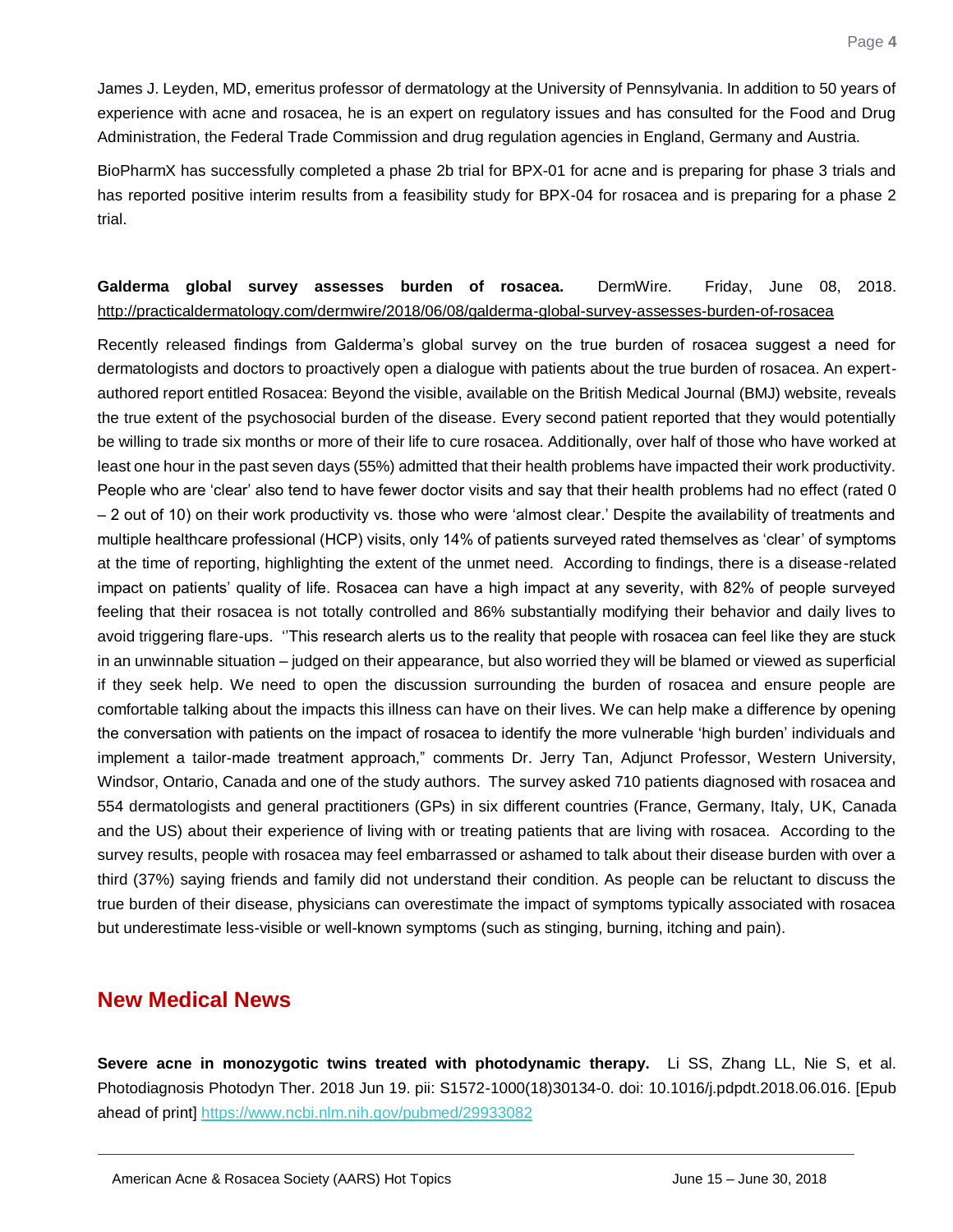Acne is a common skin disease in adolescence. It is a chronic inflammatory disease of the pilosebaceous units, which mainly occurs on the face and upper parts of the trunk. Based on severity of the lesions, acne can be mild, moderate or severe. Severe acne is usually featured with a protracted course and residual scars. Photodynamic therapy (PDT) has been demonstrated to be effective in severe acne recently. We report a case of monozygotic twins with severe acne who were successfully treated with PDT.

<span id="page-5-0"></span>**Fractional carbon dioxide laser resurfacing of skin grafts: long-term results of a prospective, randomized, split-scar, evaluator-blinded study.** Datz E, Schönberger C, Zeman F, et al. Lasers Surg Med. 2018 Jun 17. doi: 10.1002/lsm.22950. [Epub ahead of print]<https://www.ncbi.nlm.nih.gov/pubmed/29911321>

Background: Fractional ablative resurfacing is frequently used for treating atrophic and acne scars as well as for the early improvement of scars after surgery. No evidence-based clinical data on improving the appearance of skin grafts by fractional CO2 -laser resurfacing have been available so far. Objectives: The primary outcome parameter was the adaptation of the skin graft to the surrounding skin 2, 6, and 12 months after the second laser treatment. Secondary outcome parameters were melanin variation, skin roughness, resizing of the skin graft, and patient satisfaction with cosmetic results. Methods: The randomized half of the skin graft was treated with the fractional CO2 -laser two times in a 4-week interval, whereby the first laser treatment was conducted 3-8 weeks after surgery. Two independent dermatologists assessed the adaptation of the treated area and the untreated control of the skin graft to the surrounding skin using follow-up pictures and an 11-point scale (0 representing no adaptation at all and 10 complete adaptation). Results: Adaptation to the surrounding skin was significantly improved after laser therapy. The mean investigator ratings showed poor adaptation to the surrounding skin before the first treatment (treatment: 2.24 ± 1.00; control group:  $1.95 \pm 1.27$ ; P < .001; n = 26) but significant improvement at the follow-up visits (8 weeks: treatment: 6.38 ± 1.47; control group 5.29 ± 1.27; P < .001; 6 months: treatment: 7.31 ± 1.24; control group 6.04 ± 0.91; 12 months: treatment:  $7.6 \pm 1.26$ ; control group:  $6.57 \pm 1.02$ ; n = 26). After fractional ablative laser treatment, appearance of the skin grafts was significantly improved for all time points. Profilometric analysis showed significantly reduced skin roughness 1 year after laser treatment compared to control (P = .003). Pigmentary irregularities were improved. Melanin distribution was significantly more uniform 1 year after laser treatment compared to control  $(P = .034)$ . Patients were reasonably satisfied with both sides of the skin graft before treatment but more satisfied with the lasertreated side at the other time points  $(P < .001)$ . Conclusions: Adaptation of the skin graft to the surrounding skin was significantly improved after ablative fractional skin resurfacing. Skin roughness and melanin variation were also improved. Patient satisfaction with the appearance of the skin graft was significantly higher after graft resurfacing. Thus, this treatment modality can be recommended for patients wishing to improve the appearance of their skin graft.

<span id="page-5-1"></span>**Combined fractional carbon dioxide laser and long-pulsed neodymium: yttrium-aluminium-garnet (1064 nm) laser in treatment of hidradenitis suppurativa; a prospective randomized intra-individual controlled study.** Abdel Azim AA, Salem RT, Abdelghani R. Int J Dermatol. 2018 Jun 16. doi: 10.1111/ijd.14075. [Epub ahead of print] <https://www.ncbi.nlm.nih.gov/pubmed/29907956>

Background: Multiple treatment modalities were introduced for treatment of hidradenitis suppurativa (HS) but mostly with unsatisfactory results. Objective: In this prospective randomized right-left intra-individual controlled study, we studied the safety and efficacy of combined treatment with fractional CO2 laser and long pulsed Nd: YAG (1064 nm) laser in treatment of HS. Methods: Twenty adult patients with HS were randomized into this study. The patients were randomly allocated to receive four laser sessions with 2 weeks interval. Control side received long pulsed Nd: YAG laser (1064 nm) only, and the other side (combined treatment side) received combined fractional CO2 laser and long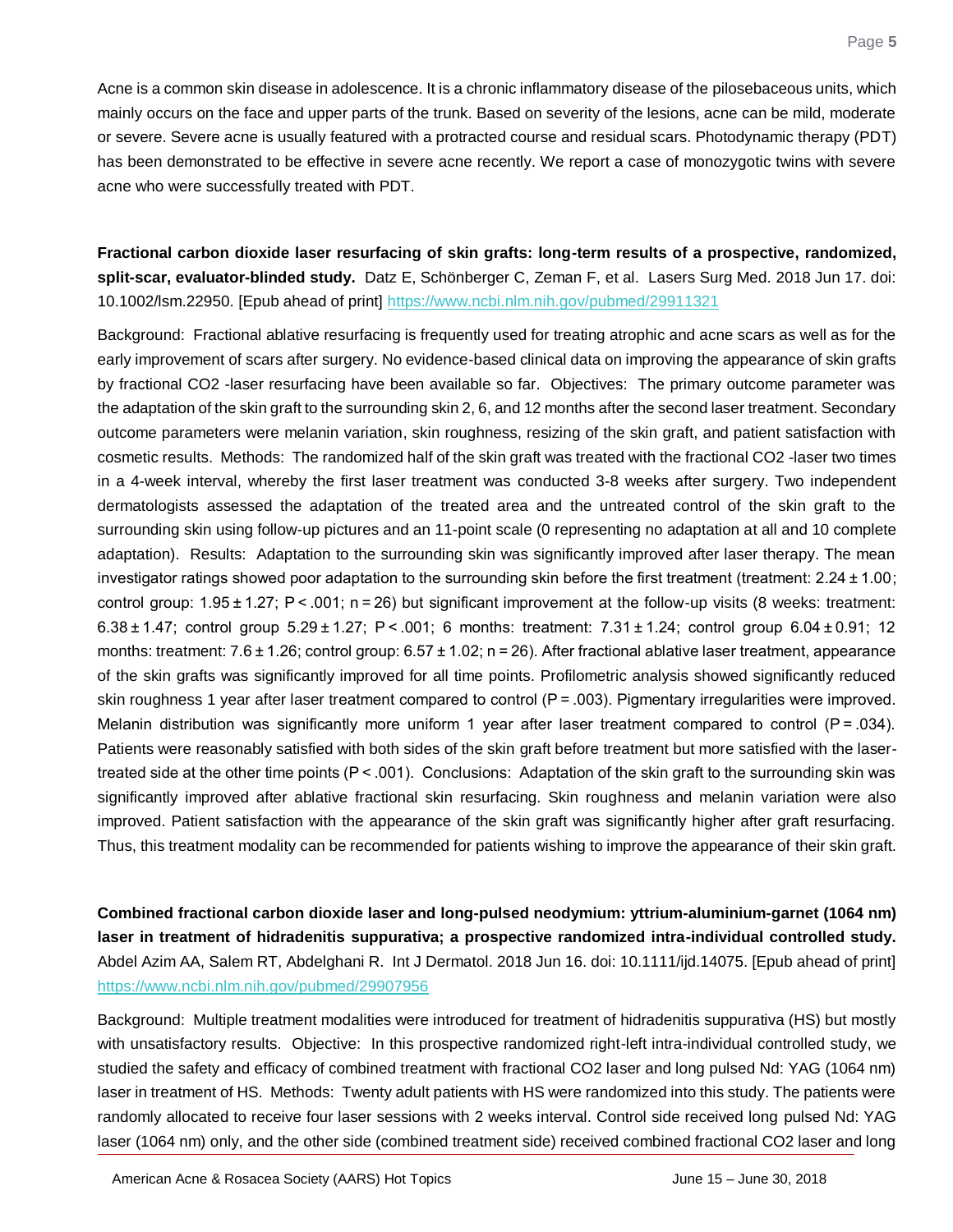pulsed Nd: YAG (1064 nm) laser. Patients were clinically and histopathologically evaluated 2 weeks post treatment. Recurrence was evaluated 3 months post treatment. Outcome was clinically evaluated by physician global assessment (PGA), 10-point visual analog scale for patient's satisfaction, and side effects. Results: Statistically significant higher improvement and patient's satisfaction was observed in combined treatment side compared with control side (P = 0.011, 0.048 respectively). Absence of recurrence was achieved by 55% of sides receiving combined treatment and 35% of control sides. Conclusions: Combination of fractional CO2 laser and long pulsed Nd: YAG (1064 nm) laser in treatment of HS had higher improvement and patient's satisfaction together with lower recurrence compared with long pulsed Nd: YAG (1064 nm) laser alone. Better results could be achieved with low PGA, nonobese populations, and absence of surgeries for the lesions.

<span id="page-6-0"></span>**Clindamycin phosphate 1.2%/benzoyl peroxide 3% fixed-dose combination gel versus topical combination therapy of adapalene 0.1% gel and clindamycin phosphate 1.2% gel in the treatment of acne vulgaris in Japanese patients: A multicenter, randomized, investigator-blind, parallel-group study.** Hayashi N, Kurokawa I, Siakpere O, et al. J Dermatol. 2018 Jun 15. doi: 10.1111/1346-8138.14497. [Epub ahead of print] <https://www.ncbi.nlm.nih.gov/pubmed/29905384>

Adapalene 0.1% (ADA) with clindamycin phosphate 1.2% (CLNP; ADA + CLNP) and the fixed-dose combination containing CLNP and benzoyl peroxide 3% (CLNP/BPO 3%) are strongly recommended for the early treatment of acne vulgaris in Japan. Here, we compare the early efficacy and safety of CLNP/BPO 3% with Japanese standard topical use of ADA + CLNP in the treatment of acne vulgaris. In this phase IV, multicenter study, 351 patients were randomized to receive CLNP/BPO 3% or ADA + CLNP for 12 weeks. The primary end-point was percentage change from baseline in total lesion (TL) counts at week 2. Secondary end-points included the percentage change from baseline in TL, inflammatory and non-inflammatory lesion (IL and non-IL) counts, Investigator's Static Global Assessment (ISGA), quality of life (QoL [Skindex-16]) and patient preference. Local tolerability scores and adverse events were also recorded. CLNP/BPO 3% provided a significantly greater percentage reduction from baseline in TL compared with ADA + CLNP at week 2, and week 4. Compared with ADA + CLNP, CLNP/BPO 3% was superior at reducing IL (but not non-IL) over weeks 2-12, was more effective at improving patient QoL and ISGA, and scored higher in patient-preference assessments. Both treatments were well tolerated; adverse drug reactions occurred more frequently in patients receiving ADA + CLNP (37%) than in those receiving CLNP/BPO 3% (17%). In conclusion, CLNP/BPO 3% showed greater efficacy for the early treatment of acne vulgaris in Japan, with a more favorable safety profile compared with ADA + CLNP.

#### [Download Reference Document](http://files.constantcontact.com/c2fa20d1101/e87d2cdd-5419-43a7-9398-7713b206e10f.pdf?ver=1530233414000)

<span id="page-6-1"></span>**The rapid effect of pulsed dye laser on demodex density of facial skin.** Ertaş R, Yaman O, Akkuş MR, et al. J Cosmet Laser Ther. 2018 Jun 8:1-4. doi: 10.1080/14764172.2018.1481509. [Epub ahead of print] <https://www.ncbi.nlm.nih.gov/pubmed/29883220>

Background: Recently, treatment with acaricides, which is aimed at reducing excessive proliferation of demodex mites, has gained popularity due to its providing a significant improvement in the symptoms of diseases, such as rosacea, seborrhoeic dermatitis, and perioral dermatitis. The effect of IPL on demodex mites was reported in skin biopsy specimens in three patients; however, to the best of our knowledge, no study exists to date, which evaluates the effect of pulsed dye laser (PDL) on demodex density (Dd) in larger patient group. We aim here in to observe the Dd before and after PDL therapy with two different skin biopsy techniques. Material and methods: Thirty-one patients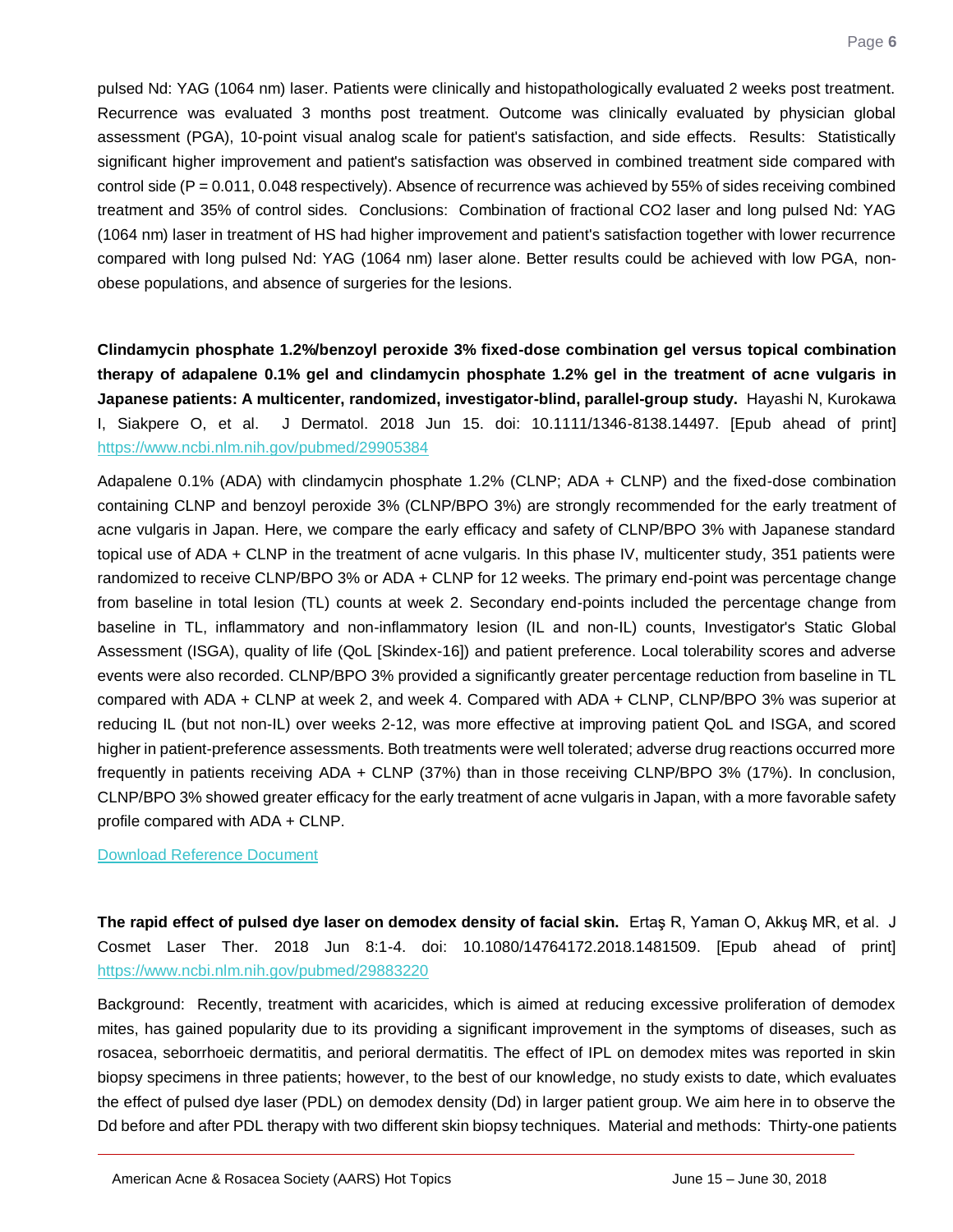diagnosed with rosacea were included in the study who received PDL treatment. Dds which were measured by using both the SSSB (standardized skin surface biopsy) and CTM (cellophane tape method) techniques before and after 3 weeks of PDL therapy were evaluated. Results and discussion: The Dd of patients before PDL treatment was 13.0 (interquartile range (IQR): 5.0-28.0) and after 3 weeks of PDL treatment it was 6.0 (IQR: 3.0-12.0) with SSSB. After PDL treatment, the Dd was significantly lower than pretreatment the Dd ( $p = 0.002$ ). The present study shows that PDL significantly reduced Dd in facial skin with one session.

<span id="page-7-0"></span>**The effect of an anti-inflammatory botanical cleanser/night mask combination on facial redness reduction.** Draelos ZD, Donald A. J Drugs Dermatol. 2018 Jun 1;17(6):671-676. <https://www.ncbi.nlm.nih.gov/pubmed/29879255>

Facial redness is a common difficult to control cosmetic problem representing various phases of rosacea. Using antiinflammatory/antioxidant botanicals in moisturizer formulations is a possible approach to minimizing the erythema. This research utilized a common facial cleanser, but only applied the botanically based moisturizer to one half face to properly assess efficacy. 30 female subjects Fitzpatrick skin types I-IV 30-55 years of age with mild to moderate chronic facial redness, defined as a redness score of 3-6 on a 10-point scale, were enrolled. By the end of week 4, statistically significant improvement was seen on the cleanser/mask treated side in scaling (P less than 0.001), flaking (P less than 0.001), tactile smoothness (P less than 0.001), textural smoothness (P less than 0.001), firmness (P less than 0.001), radiance (P less than 0.001), luminosity (P less than 0.001), and overall appearance (P less than 0.001). Thus, cosmetic moisturizers may be useful in reducing facial redness.

[Download Reference Document](http://files.constantcontact.com/c2fa20d1101/5a561a06-aae1-4f85-b933-21c6159ba149.pdf?ver=1530233412000)

<span id="page-7-1"></span>**Hidradenitis suppurativa with SAPHO syndrome maintained effectively with adalimumab, methotrexate, and intralesional corticosteroid injections.** Crowley EL, O'Toole A, Gooderham MJ. SAGE Open Med Case Rep. 2018 Jun 1;6:2050313X18778723. doi: 10.1177/2050313X18778723. eCollection 2018. <https://www.ncbi.nlm.nih.gov/pmc/articles/PMC5998992/>

Introduction: Hidradenitis suppurativa and synovitis, acne, pustulosis, hyperostosis, osteitis syndrome are chronic, debilitating diseases involving apocrine gland-bearing skin inflammation and bone inflammation, respectively. Although both often present with multiple comorbidities, single patient co-presentation is rare. Methods/results: This study reports the 8-year treatment course of a 40-year-old man with hidradenitis suppurativa and synovitis, acne, pustulosis, hyperostosis, osteitis syndrome, and reviews relevant literature. Initial oral and topical antibiotics had little effect. Intralesional corticosteroid injections were effective for localized inflammatory lesions but insufficient for hidradenitis suppurativa control. Adalimumab initiation and local excision of a persistent HS lesion led to stabilization. Adalimumab provided dramatic back pain improvement. Synovitis, acne, pustulosis, hyperostosis, osteitis was diagnosed; adalimumab continuation with subsequent methotrexate addition resulted in hidradenitis suppurativasynovitis, acne, pustulosis, hyperostosis, osteitis control. Conclusions: Literature regarding comorbid hidradenitis suppurativa and synovitis, acne, pustulosis, hyperostosis, osteitis syndrome therapy is scarce but growing. Adalimumab, methotrexate, intralesional corticosteroid, and lifestyle changes successfully maintained a severe hidradenitis suppurativa-synovitis, acne, pustulosis, hyperostosis, osteitis-syndrome case. Further studies beyond a case-based review could yield more definitive treatment plans.

#### [Download Reference Document](http://files.constantcontact.com/c2fa20d1101/c9a300c4-601c-4afd-accf-94da5c1cb369.pdf?ver=1530233409000)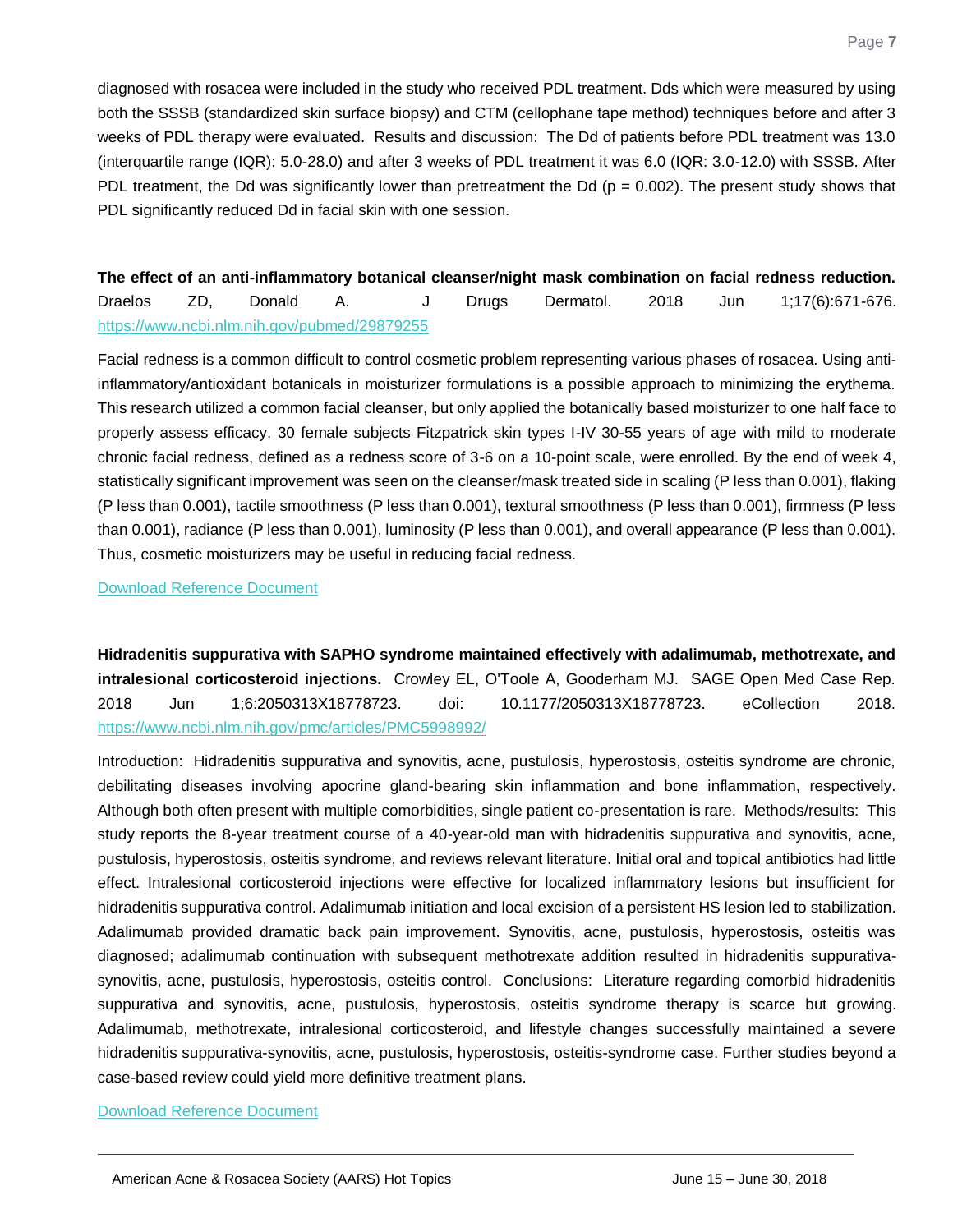<span id="page-8-0"></span>**Case report: successful treatment of refractory SAPHO syndrome with the JAK inhibitor tofacitinib.** Yang Q, Zhao Y, Li C, et al. Medicine (Baltimore). 2018 Jun;97(25):e11149. doi: 10.1097/MD.0000000000011149. <https://www.ncbi.nlm.nih.gov/pubmed/29924019>

Introduction: Synovitis, acne, pustulosis, hyperostosis, and osteitis (SAPHO) syndrome is an autoinflammatory disorder without standardized treatment. Janus kinase (JAK) inhibitors can block a range of cytokines and might possess significant anti-inflammatory activity. Here, we report the first case of efficacious treatment of refractory SAPHO syndrome with the JAK inhibitor tofacitinib. Case presentation: A 44-year-old woman presented with arthralgia in the right wrist and complained of having difficulty in doing housework. Symptoms were unresponsiveness to nonsteroidal anti-inflammatory drugs, disease-modifying antirheumatic drugs, and tumor necrosis factor inhibitors. A diagnosis of SAPHO syndrome was made based on previous dermatological and osteoarticular manifestations and bone scintigraphy findings. Oral treatment with tofacitinib at 5 mg twice daily in combination with the basic methotrexate treatment was initiated. After 4 weeks of using tofacitinib, the patient reported marked improvement of symptoms and also reported being competent in completing housework. Conclusions: The efficacy of JAK inhibitors in treating refractory SAPHO syndrome should be noted.

<span id="page-8-1"></span>**Characterization of cutibacterium acnes phylotypes in acne and in vivo exploratory evaluation of Myrtacine®.** Pécastaings S, Roques C, Nocera T, et al. J Eur Acad Dermatol Venereol. 2018 Jun;32 Suppl 2:15-23. doi: 10.1111/jdv.15042.<https://www.ncbi.nlm.nih.gov/pubmed/29894577>

Objective: Our main objective was to compare Cutibacterium acnes (C. acnes) skin colonization in patients with mild to moderate acne versus healthy controls and secondly, to evaluate a Myrtacine® -based cream on C. acnes total population and antibioresistant Cutibacteria in patients with acne. Methods: In 60 acne patients (Global Acne Severity Scale, GEA grades 2-3), of mean age 20 [15-30] years and in 24 age- and sex- matched healthy controls, forehead strips samplings were performed for microbiological analysis of comedones by colony forming unit (CFU) counts of global C. acnes and erythromycin (EryR) or clindamycin-resistant (ClnR) populations of Cutibacterium and determination of phylotypes by MALTI-TOF. Clinical evaluations of acne patients (GEA, lesion count, porphyrin fluorescence) were performed at baseline and after 56 days of twice-daily application of a Myrtacine® -based cream. Results: We first showed (i) high and similar levels of C. acnes colonization in superficial pilosebaceous follicles and detection of EryR and ClnR strains in both acne and control groups; (ii) different repartition of phylotypes in acne patients versus healthy control, with a predominance of phylotype IA in acne patients and a link between phylotype IA and erythromycin resistance. Besides, after treatment with the Myrtacine® -based cream in acne patients, there was no change in C. acnes total load, but a significant decrease of EryR Cutibacteria, reduced porphyrin production by C. acnes, a decrease in acne severity (GEA), associated with reduced retentional and inflammatory lesions. Conclusion: Cutibacterium acnes colonization was not significantly different in acne versus control groups. Phylotype IA was predominant in acne patient and in EryR C. acnes. A Myrtacine® -based cream significantly reduced the level of EryR Cutibacteria in vivo and improved acne lesions.

[Download Reference Document](http://files.constantcontact.com/c2fa20d1101/453826b5-3ca7-469e-8591-69957a382c72.pdf?ver=1530233417000)

<span id="page-8-2"></span>**Comparative efficacy of oral contraceptive versus local treatment versus intense pulsed light combined with vacuum in endocrine acne in women.** Ianosi S, Neagoe D, Branisteanu DE, et al. J Biol Regul Homeost Agents. 2018 May-Jun;32(3):711-718.<https://www.ncbi.nlm.nih.gov/pubmed/29921404>

Acne is the most common affection of adolescents, although it can be also found in adult women. Our study was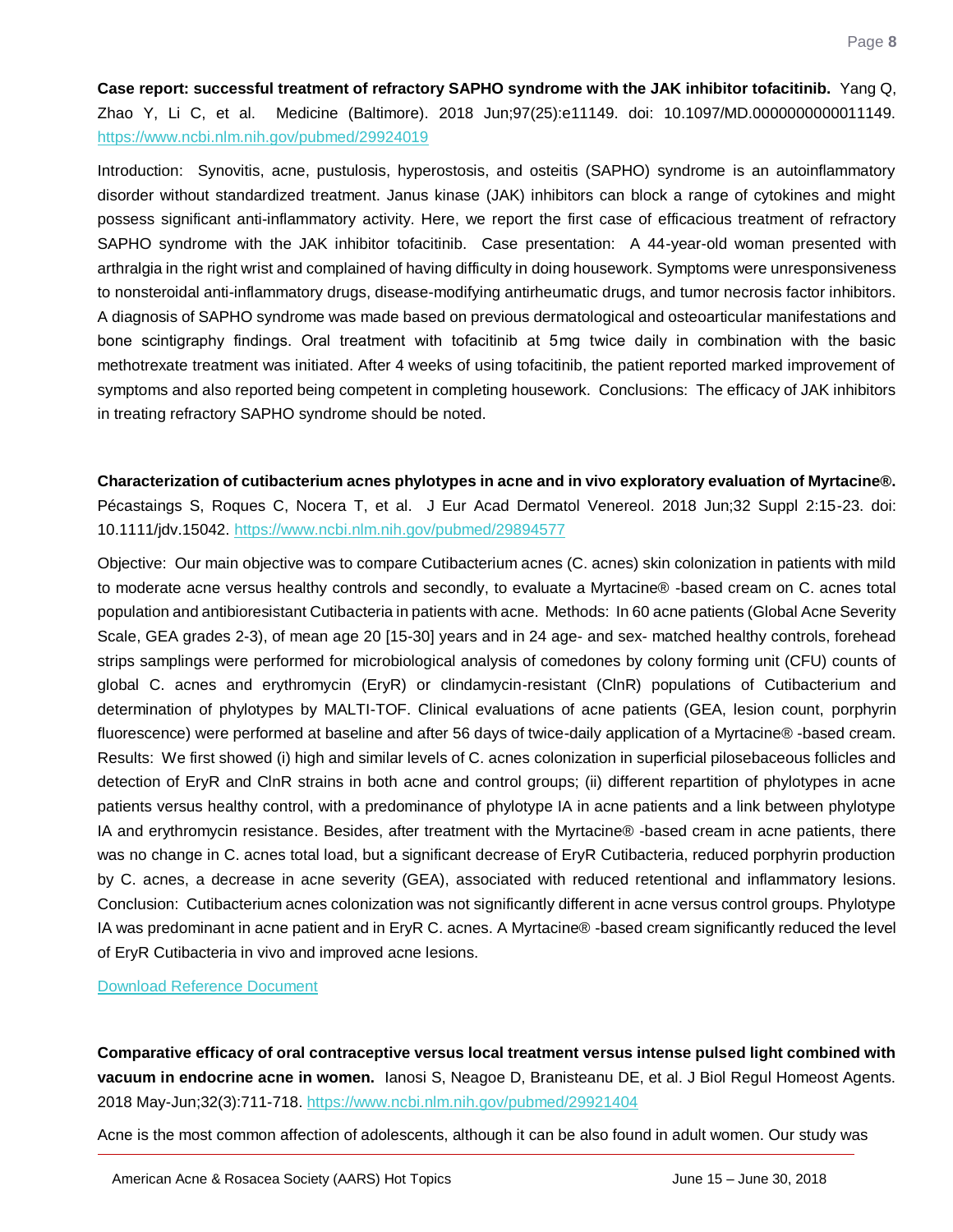aimed at the comparative assessment of three different therapies over a three-month period, applied to women with moderate comedogenic and papulo-pustular endocrine acne. In the study 116 female patients with endocrine localized face acne were included and divided into three groups: group I with 42 patients was treated with a combination of contraceptive pill + local treatment + pulsed-vacuum light; group II with 38 patients was treated with contraceptives and pulsed-vacuum light and group III with 36 patients was treated only with local treatment. The acne evaluation was made using the Global Acne Grading System (GAGS). Statistical data processing was carried out using the STATA software. For the comedogenic form of acne, the good and very good results were superior in group I vs group II and III (83.33% vs 31.58% vs 5.56%) at the end of the three months of treatment. For the papulopustulous form of acne, good and very good results were similar in groups I and II (92.86% vs 73.68%) both after the first month of treatment and at the end of the study, well above the local treatment group (13.99%). Our study highlighted the superiority of laser treatment combined with hormonal treatment, compared to hormonal and local treatment in the comedogenic form of acne, and the superiority of hormonal treatment combined (or not) with laser treatment in the papulo-pustular form compared to local treatment.

#### <span id="page-9-0"></span>**In-vitro investigation of anti-acne properties of Mangifera indica L. kernel extract and its mechanism of action against Propionibacterium acnes.** Poomanee W, Chaiyana W, Mueller M, et al. Anaerobe. 2018 May 17;52:64- 74. doi: 10.1016/j.anaerobe.2018.05.004. [Epub ahead of print]<https://www.ncbi.nlm.nih.gov/pubmed/29906773>

Propionibacterium acnes has been recognized as a main target for medical treatment of acne since this bacterium promotes acne inflammation by inducing upregulation of pro-inflammatory cytokines production, resulting in an accumulation of neutrophils and oxygen-free radicals produced by neutrophils within acne lesion. The aims of this study were to evaluate the biological activities of Mangifera indica kernel extracts grown in Northern Thailand (Kaew-Moragot cultivar), related to anti-acne properties including antimicrobial effect against acne-inducing bacteria together with the first elucidation of the mechanism of action against Propionibacterium acnes, anti-oxidation, and antiinflammation. The kernels of M. indica, obtained from raw and ripe fruits, were macerated using various solvents. Agar diffusion and broth microdilution methods were performed to investigate the antibacterial activities of the extracts against P. acnes, Staphylococcus aureus, and Staphylococcus epidermidis. The ethanolic fractions exhibited the strongest antimicrobial effect against P. acnes with minimum inhibitory concentration and minimum bactericidal concentration of 1.56 mg/mL and 12.50 mg/mL, respectively. Bactericidal effect against P. acnes of these extracts could be observed after 3 h of incubation from time-kill curve. The chromatograms of high-performance liquid chromatography showed that the extracts existed gallic acid with high total phenolic content. These extracts additionally showed strong free radical scavenging properties on 2,2-diphenyl-1-picrylhydrazyl (DPPH) and 2,2-azinobis-3-ethylbenzothiazoline-6-sulfonic acid (ABTS) as well as a notable inhibitory effect on linoleic acid peroxidation, which highly correlated to their antimicrobial effect, total phenolic, and gallic acid contents. The images, studied through using transmission electron microscopy, revealed that the extract certainly disrupted P. acnes cell membrane after exposure for 1 h as well as induced the consequent leakage of cytoplasmic materials. The inhibitory effects of the extracts on IL-8 secretion from LPS-inducing RAW 264.7 cells were also presented. In conclusion, the kernel extracts of raw M. indica fruit were effective against aerobic and anaerobic acne-inducing bacteria particularly P. acnes and exerted antioxidant along with anti-inflammatory activities. Therefore, the extracts might be potential agents for inflammatory acne treatment. However, clinical study is needed for further investigation.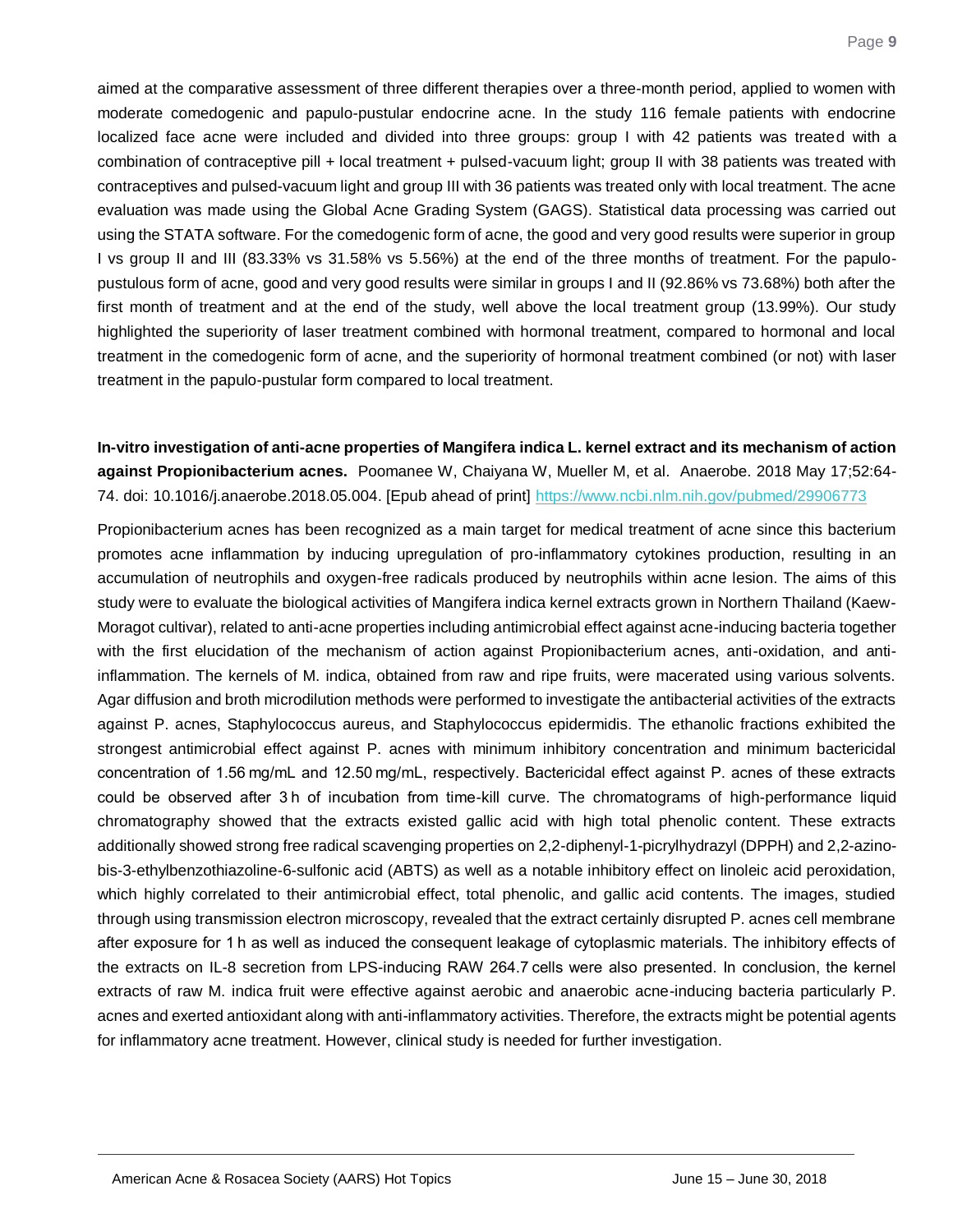<span id="page-10-0"></span>**Radical resection and local coverage of hidradenitis suppurativa - acne inversa: analysis of results.** Mendes RRDS, Zatz RF, Modolin MLA, et al. Rev Col Bras Cir. 2018;45(3):e1719. doi: 10.1590/0100-6991e-20181719. Epub 2018 Jun 18.<https://www.ncbi.nlm.nih.gov/pubmed/29924129>

Objective: To evaluate the primary outcome of local complications and late recurrence in patients with hidradenitis suppurativa undergoing radical resection and specific reconstruction. Methods: We conducted a retrospective analysis of the medical records of patients attended by the Plastic Surgery Service of the Clinics Hospital, Medical School, USP, between 2010 and 2016. We included patients who underwent radical resection of hidradenitis suppurativa in advanced stage and reconstruction through primary closure, grafts or flaps. Results: We analyzed 34 lesions in 19 patients, of which 64.5% had local complications, though with 73.5% efficient healing after 12 weeks postoperatively. We observed late recurrence in 47%, but in isolation, 22.2% of the reconstructions with locoregional flaps had recurrence after one year. Conclusion: Extensive and radical resection of the disease associated with locoregional flap coverage (pedicled or perforating) has been shown to be the best management in terms of late results.

#### [Download Reference Document](http://files.constantcontact.com/c2fa20d1101/25041d39-2dbe-45cf-87ab-b0f44908ecbf.pdf?ver=1530233416000)

<span id="page-10-1"></span>**A systematic literature review of the human skin microbiome as biomarker for dermatological drug development.** Van Der Kolk T, Van Der Wall HEC, Balmforth C, et al. Br J Clin Pharmacol. 2018 Jun 7. doi: 10.1111/bcp.13662. [Epub ahead of print]<https://www.ncbi.nlm.nih.gov/pubmed/29877593>

Aims: To explore the potential of the skin microbiome as biomarker in six dermatological conditions i.e. atopic dermatitis (AD), acne vulgaris (AV), psoriasis vulgaris (PV), hidradenitis suppurativa (HS), seborrheic dermatitis/pityriasis capitis (SD/PC) and ulcus cruris (UC). Methods: A systematic literature review was conducted according to the PRISMA guidelines. Two investigators independently reviewed the included studies and ranked the suitability microbiome implementation for early phase clinical studies in an adapted GRADE method. Results: In total 841 papers were identified and after screening of titles and abstracts for eligibility we identified 42 manuscripts that could be included in the review. Eleven studies were included for AD, 5 for AV, 10 for PV, 2 for HS, 4 for SD and 10 for UC. For AD and AV, multiple studies report the relationship between the skin microbiome, disease severity and clinical response to treatment. This is currently lacking for the remaining conditions. Conclusion: For two indications, i.e. AD and AV, there is preliminary evidence to support implementation of the skin microbiome as biomarkers in early phase clinical trials. For PV, UC, SD and HS there is insufficient evidence from the literature. More microbiomedirected prospective studies studying the effect of current treatments on the microbiome with special attention for patient meta-data, sampling methods and analysis methods are needed to draw more substantial conclusions.

[Download Reference Document](http://files.constantcontact.com/c2fa20d1101/25041d39-2dbe-45cf-87ab-b0f44908ecbf.pdf?ver=1530233416000)

<span id="page-10-2"></span>**A biologically based approach to acne and rosacea.** Kallis PJ, Price A, Dosal JR, et al. J Drugs Dermatol. 2018 Jun 1;17(6):611-617[. https://www.ncbi.nlm.nih.gov/pubmed/29879248](https://www.ncbi.nlm.nih.gov/pubmed/29879248)

Complementary and alternative medicine (CAM) therapies are increasing in popularity in the field of dermatology. Natural products and holistic approaches are in high demand among patients and research has begun to support